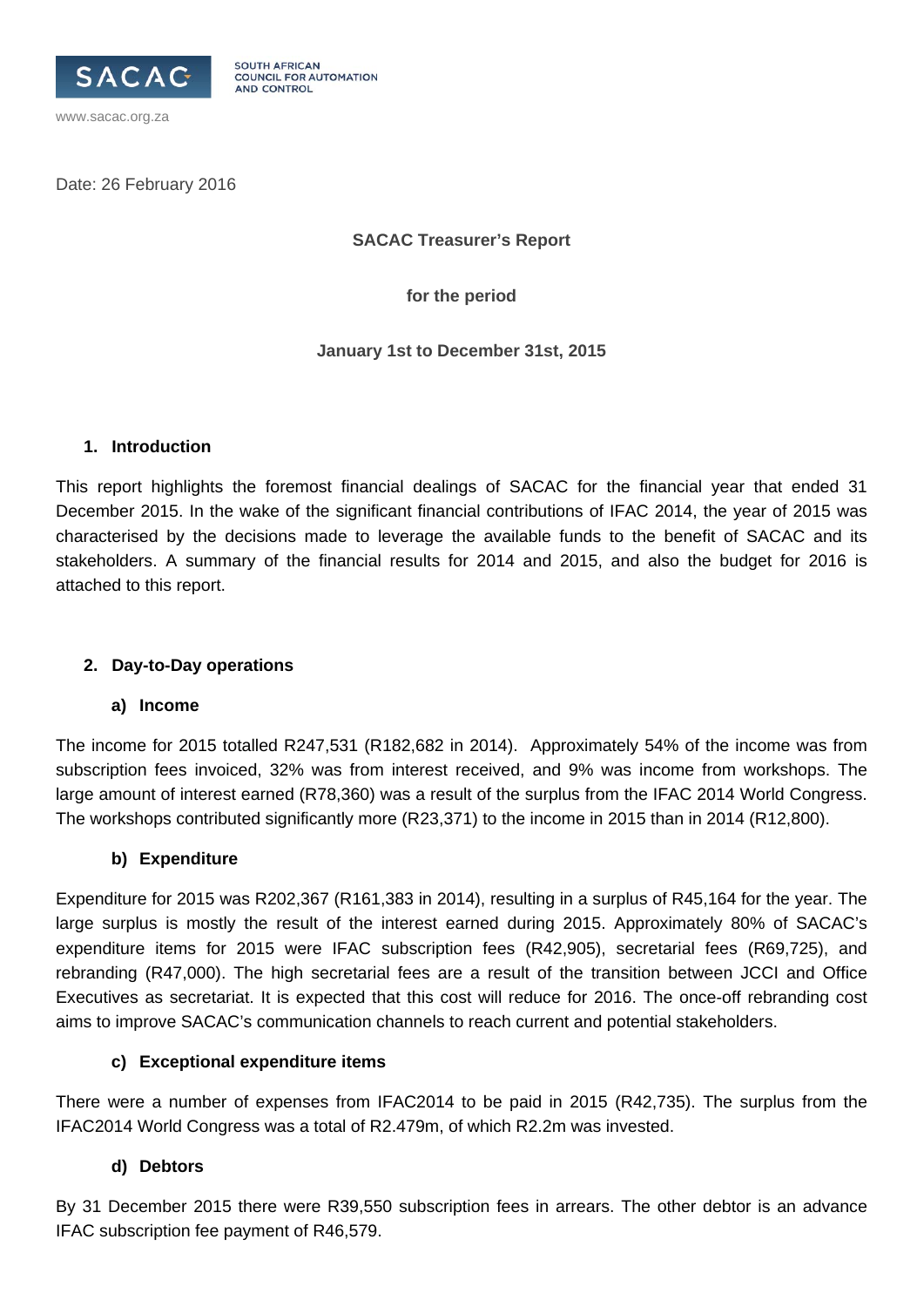

## **3. Net Assets**

The surplus of the IFAC 2014 World Congress was R2.479m, of which R2.2m was invested in August of 2015 in an Allan Gray Stable Fund. The invested funds are referred to as 'SACAC Investment Fund' through the rest of the document. This distinguishes it from the bank balance used for the day-to-day operation of SACAC. At the end of 2015, the accumulated bank balance for day-to-day operation was R623,763, and the value of the Investment Fund was R2,378,042.

## **4. Economic Road Map: SACAC's Investment Fund.**

The surplus of the IFAC 2014 World Congress needs to be utilised in such a way as to provide maximum benefit for SACAC and its members. The aim of this section is to provide a general economic road map for these funds for the next 5 to 10 years. These funds should not be used to cover the day-to-day running of SACAC, but rather as an investment to improve the impact of SACAC. The road map to leverage these funds aligns itself with the vision and mission of SACAC.

*1. Maintaining a formal association with IFAC (International Federation of Automatic Control) and other selected international organisations whose purposes are similar to those of IFAC.* 

### - **IFAC Membership fee**

The fee for association with IFAC is E3000 per year (approx. R45,000). This fee was paid in the past with the income generated by membership fees. It is proposed to use part of the funds to pay IFAC fees for the next 20 years. This will allow the income from membership fees to be used directly for other SACAC activities.

#### - **IFAC World Congress Sponsorship**

The most prestigious events for IFAC are its World Congresses. To enable members to attend a World Congress, it is proposed to make R60,000 available to pay the registration fees and airplane ticket of:

- o at least two employees of SACAC's industrial members, and
- o at least one student of SACAC's institutional members.

This sponsorship will be awarded on a competition basis. Submissions to the World Congress will be submitted to a panel selected by the EXCO to determine the best candidates for the sponsorship. To avoid conflict of interest, articles of industrial members will be evaluated by institutional members, and vice-versa.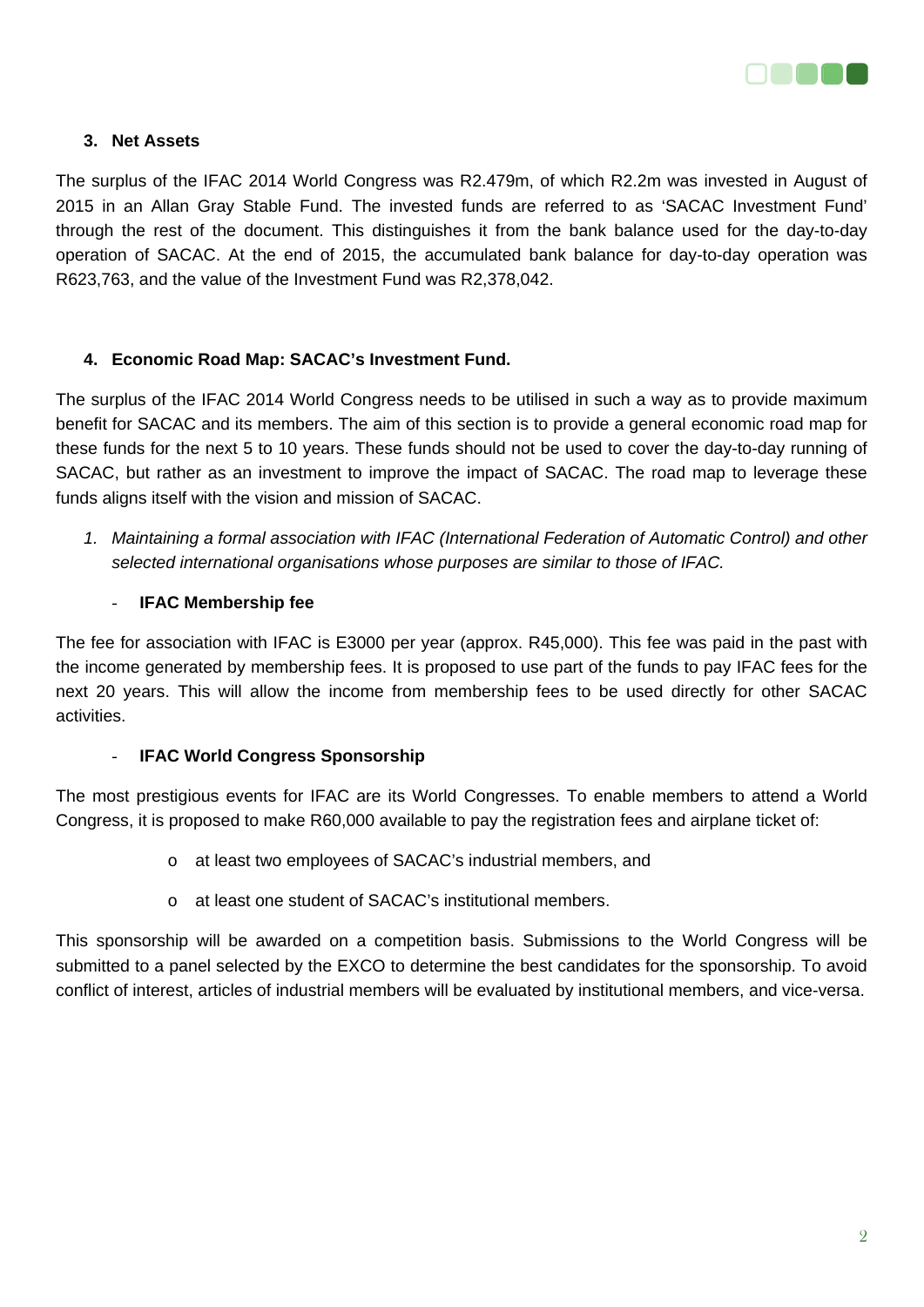

- *2. Organizing and participating in National and International Conferences, Symposia and Workshops on topics which are relevant to members.*
- *3. Facilitating contact amongst researchers, practitioners, users and suppliers of automation technology.*

### ‐ **Control Conference for Africa**

The Control Conference for Africa is an international conference aimed specifically at Africa to be held every triennium. It will allow SACAC to assist other African countries to construct their own NMO's. This event will be held in cooperation with the SAIMC. Since this is an international event, it is suggested the IFAC Foundation be asked to partially fund the event. Also, because the aim is to develop the control and automation capacity of Africa, it is suggested to sponsor a limited number of attendees travelling from abroad within Africa. For this goal, R150,000 is set aside as seed money for the conference, with an additional R50,000 as sponsorship money.

#### ‐ **International IFAC events hosted in South Africa**

To strengthen SACAC's international connections, the aim is to host an IFAC event every 9 years. The first event targeted is the MMM Workshop of 2019. Another possible event could be DYCOPS. Capital will also be made available to sponsor potential attendees from the rest of Africa. Seed money of R150,000 is set aside for the conference, with an additional R50,000 as sponsorship money.

With regards to the finances, the aim of each conference is to generate sufficient revenue to replenish the seed money initially made available.

#### **5. Implementation of Economic Road Map**

The road map for 2016 to 2021 is attached at the end of this document. To summarize:

- R45,000 to be paid each year for IFAC Membership fee.
- ‐ R60,000 to be used as sponsorship money for IFAC2017 and IFAC2020 World Congresses.
- ‐ R150,000 to be used as seed money for the local CCA2017 and CCA2021 conferences.
- ‐ R50,000 to be used as sponsorship money for CCA2017 and CCA2021.
- ‐ R150,000 to be used as seed money for the international MMM2019 conference.
- ‐ R50,000 to be used as sponsorship money for MMM2019.

Withdrawals are adjusted each year according to an inflation rate of 5% per year. The investment is assumed to grow at 5% per year.

The following funds are to be withdrawn from the SACAC Investment Fund over the next two years (not adjusted for inflation):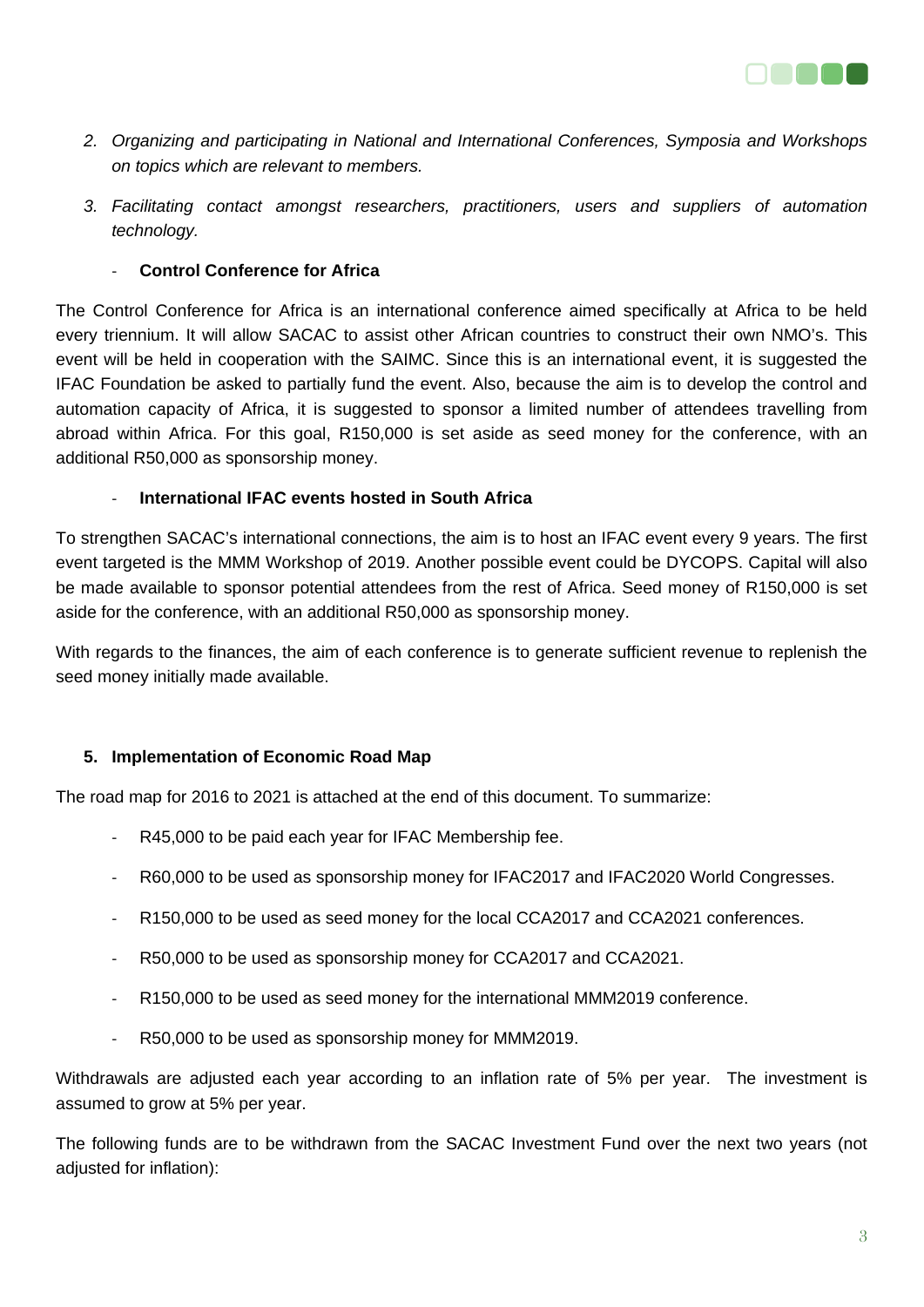

| 2016      |                                              |  |  |  |  |  |
|-----------|----------------------------------------------|--|--|--|--|--|
| R 45,000  | <b>IFAC Membership Payment</b>               |  |  |  |  |  |
| R 150,000 | Seed money for Control Conference for Africa |  |  |  |  |  |
| 2017      |                                              |  |  |  |  |  |
| R 45,000  | <b>IFAC Membership Payment</b>               |  |  |  |  |  |
| R 60,000  | <b>IFAC WC Sponsorship</b>                   |  |  |  |  |  |
| R 50,000  | Control Conference for Africa Sponsorship    |  |  |  |  |  |

## **6. Budget**

Given SACAC's strong financial position, 2016 marks the start of a number of projects with which SACAC aims to strengthen its position to promote automation and control for the benefit of Southern Africa. The budget aims to reflect a step in this direction.

#### **a) Income**

The 2016 budget is based on 28 corporate and 8 institutional members, of which 1 corporate and 1 institutional member is expected to opt for the alternate subscription fee option. Because of SACAC's strong financial position and the worldwide economic pressure on companies, there is no increase in membership fees from 2015 to 2016. The expected interest as income will be significantly less, as the surplus from IFAC2014 no longer resides in the day-to-day bank balance.

#### **b) Expenses**

A significant amount of capital (R40,000) is made available for workshops in 2016. This is to increase the benefit members receive for their fees paid to SACAC. This should allow SACAC to host a considerable number of events outside Gauteng. A shortfall of R15,000 is budgeted for workshops in 2016 and shows SACAC's intent to improve its impact through its workshops.

In fulfilling SACAC's mandate to members not residing in Gauteng, the budget for Meeting Expenses is increased to R18,000 to fund travel costs. There will no longer be accounting fees, as Office Executives took over this task. Provision of R15,000 is made for bad debts in 2016.

A further R10,000 is budgeted for unforeseen branding and website costs. These costs also take into account the branding requirements for the Control Conference for Africa (CCA) in 2017. To further raise SACAC's profile, provision (R20,000) is made to assist 2 postgraduate students to present papers at IFAC events. Provision is also made for a SACAC prize for university students excelling in Process Control.

The 2016 budget has a shortfall of R80,513. The shortfall is funded with R45,000 from the SACAC Investment Fund, and the rest from SACAC's reserves. The large shortfall is exceptional and not a trend to repeat. The shortfall is a result of the decision to leverage our available capital to invest in our members